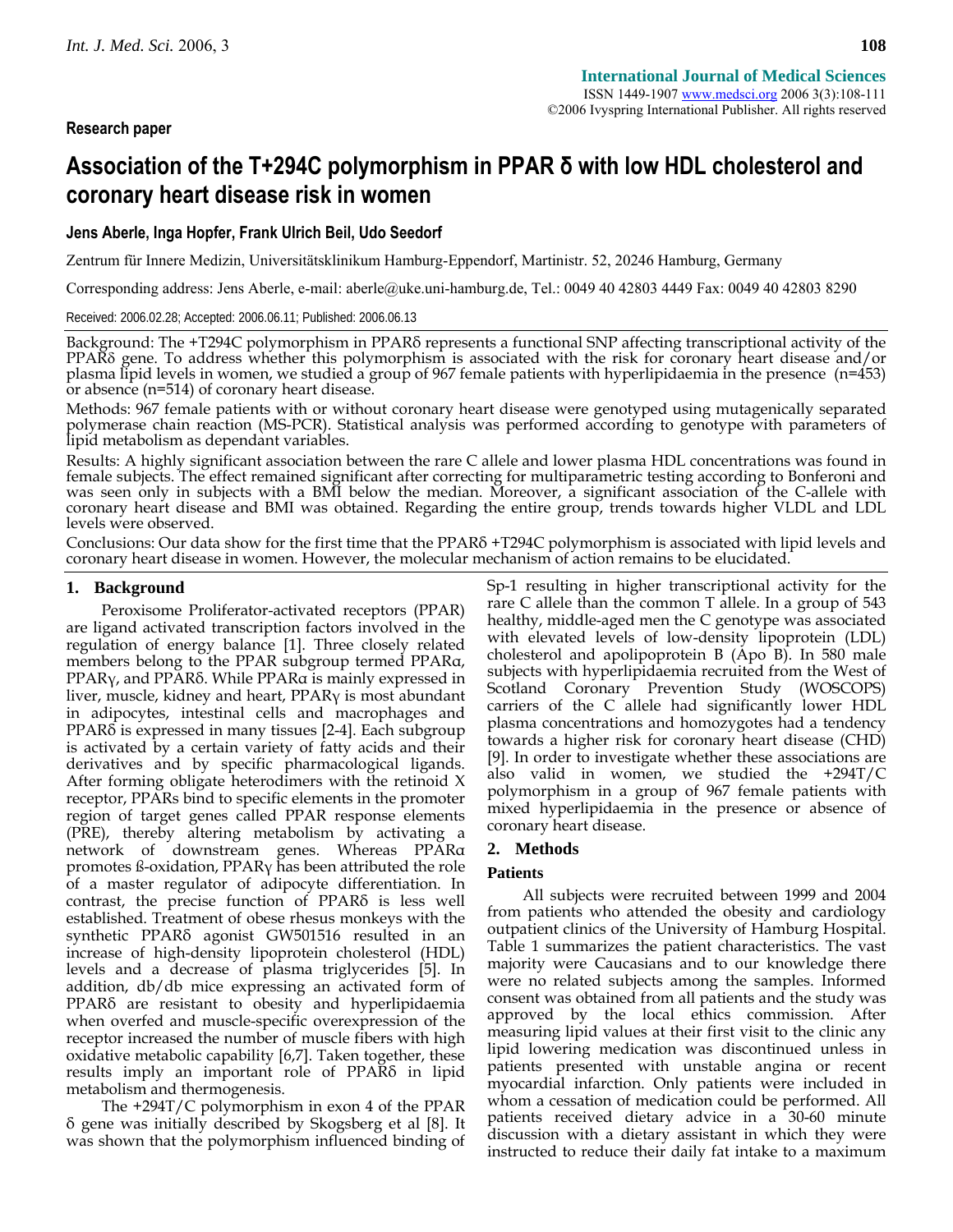## *Int. J. Med. Sci.* 2006, 3 **109**

of 40-55 g. Patient compliance was supervised by handing out a nutritional diary which was submitted at each of the further visits to the clinic. After 6 weeks the patients attended the clinic again and it is the lipid values and biometric data obtained at this visit which were used for statistical analysis in this study. The presence of chd was assessed by medical records and/or self-reported questionnaire and each case was validated by cardiac ultrasound and/or electrocardiographic examinations or by coronary angiography.

Table 1: Patient characteristics.

|                            | CHD-             | $CHD+$          | p-value |
|----------------------------|------------------|-----------------|---------|
| n                          | 514              | 453             |         |
| Age (years)                | 42.2             | 44.1            |         |
| $BMI$ (kg/m <sup>2</sup> ) | $25.9{\pm}6$     | $28.8 \pm 7.4$  | 0.01    |
| Cholesterol (mg/dl)        | $269.6 \pm 65.7$ | 285.3±131.3     | ns      |
| LDL.                       | 172.9±59.1       | 195.2±76.3      | 0.02    |
| HDL                        | $56.5 \pm 18.4$  | $43.7 \pm 12$   | < 0.001 |
| VLDL                       | $28.5 \pm 14.2$  | $29.3 \pm 15.3$ | 0.015   |
| Triglycerides (mg/dl)      | 220.8±119.9      | 237.9±112       | 0.001   |
| Apo $B(mg/dl)$             | $131.7 \pm 28.2$ | 189±29.9        | 0.005   |
| Apo A1 $(mg/dl)$           | $162.8 \pm 5.8$  | 128±34.1        | 0.03    |
| $Lp(a)$ (mg/dl)            | $24.1 \pm 8.7$   | $37.4 \pm 9.6$  | ns      |

#### **Biochemical measurements**

Plasma total cholesterol and triglycerides were determined using GPO-PAP and CHOD-PAP kits, respectively, from Boehringer Mannheim (Mannheim, Germany). HDL was measured following precipitation of apoB containing lipoproteins with phosphotungstate (Boehringer Mannheim). Apoliprotein AI (Apo AI) and Apo B were measured using the Beckmann Array 360 (Beckmann Instruments).

#### **Genotyping**

DNA was extracted from white blood cells using<br>dard methods. A mutagenically separated standard methods. A mutagenically separated polymerase chain reaction (MS-PCR) was developed to separate wildtype (wt) and mutated alleles as described [10]. The longer primer for detection of the wt allele was 5'-TTC AAG CCC TGA TGA TAA GGT CTT TGG CAT TAG ATG CTG TTT TGT TTT-3.' The shorter primer was 5'-CTT TTG GCA TTA GAT GCT GTT TTG TCC TG-3.' As reverse primer we used 5'-CTT CCT CCT GTG GCT GCT C-3.' PCR condition were: 96°C for an initial 5 minutes (min.) followed by 96°C 1 min., 65°C 1 min., 72°C 1 min. for 43 cycles and final extension at 72° for 10 min. MS-PCR created two fragment of divergent length which were detected by silver staining on polyacrylamid gel.

#### **Statistical Analysis**

Allele frequencies were determined by gene counting and compared using the א² test. The data was analysed using SPSS 12.0 software. The association between the +294T/C polymorphism and serum lipids, coronary heart disease, and body mass index (BMI) was calculated using the Student's t-test analysis with genotype as the group variable and total cholesterol, triglycerides, vldl-, ldl-, hdl cholesterol and lipoprotein (a) as dependent variables. Bonferoni's correction for multiple testing was performed by multiplying the p value with the number of tests where appropriate. To prevent generating subgroups too small for analysis, allelic variants were dichotomized in TT and TC/CC. A

p-value of 0.05 or lower was considered statistically significant. Data were adjusted for age, smoking, and BMI where appropriate.

## **3. Results**

The frequency of the C-allele was 0.24 and the genotypes were distributed according to the Hardy Weinberg Equilibrium. Overall the C allele frequency was higher in patients with coronary heart disease than in those without, but this difference was not statistically significant. The plasma lipid values according to +294T/C genotype are shown in table 2. There was a trend towards higher LDL in the group of C allele carriers but with this was not statistically significant. However patients carrying the C allele presented a significantly lower VLDL. In the entire group no significant interaction between genotype and coronary heart disease could be detected. Eliminating patients with diabetes mellitus or triglycerides higher than 1.000 mg/dl which likely represent cases of secondary hyperlipidaemia did not alter our findings. A possible gene-to-gene interaction between PPARδ +294T/C and Apolipoprotein E (ApoE) was analysed for each ApoE genotype separately but did not present statistically significant results (data not shown).

HDL plasma levels are inversely related to BMI. Thus potential associations of PPARδ with HDL-C levels could be masked by the profound effect of overweight on HDL-C in the patients with high BMI. To establish whether differences regarding the BMI affected our data the allele frequencies in patients with a BMI above the median were compared with those below the median. Patient characteristics for each group are presented in table 3. Within the group of leaner patients there was a significantly higher incidence of coronary heart disease for carriers of at least one C allele  $(p=0.033)$  (table 4). Among those with a BMI below 24.6 carriers of the rare C allele had a significantly higher BMI than T allele homocygotes ( $p=0.023$ ). Whereas no effect was seen on total cholesterol and LDL, C allele carriers had a lower HDL than T homozygotes and this difference was statistically highly significant (p=0.007) (figure 1). Further division of patients created subgroups to small for statistical analysis.

Table 2: Plasma lipid values according to genotype.

|                            | TT              | CT/CC           | p-value |
|----------------------------|-----------------|-----------------|---------|
| n                          | 599             | 368             | ns      |
| Age (years)                | $43.4 \pm 14.8$ | $42.8 \pm 15.9$ | ns      |
| $BMI$ (kg/m <sup>2</sup> ) | $24.9{\pm}6$    | $24.1 \pm 6.3$  | ns      |
| Cholesterol (mg/dl)        | $266 \pm 63.3$  | $267\pm80.3$    | ns      |
| LDL.                       | $172 + 73.2$    | 182±55.5        | ns      |
| HDL                        | $53 + 18.7$     | $53 + 17.8$     | ns      |
| VLDL                       | $27 + 15.4$     | $24+12.5$       | 0.033   |
| Triglycerides (mg/dl)      | 147±137.3       | $127 \pm 169.3$ | ns      |
| Apo $B(mg/dl)$             | 129±35.6        | $131\pm26.3$    | ns      |
| Apo A1 (mg/dl)             | 138±26.9        | 172±35.8        | ns      |
| $Lp(a)$ (mg/dl)            | $11+9.7$        | 6±12.1          | ns      |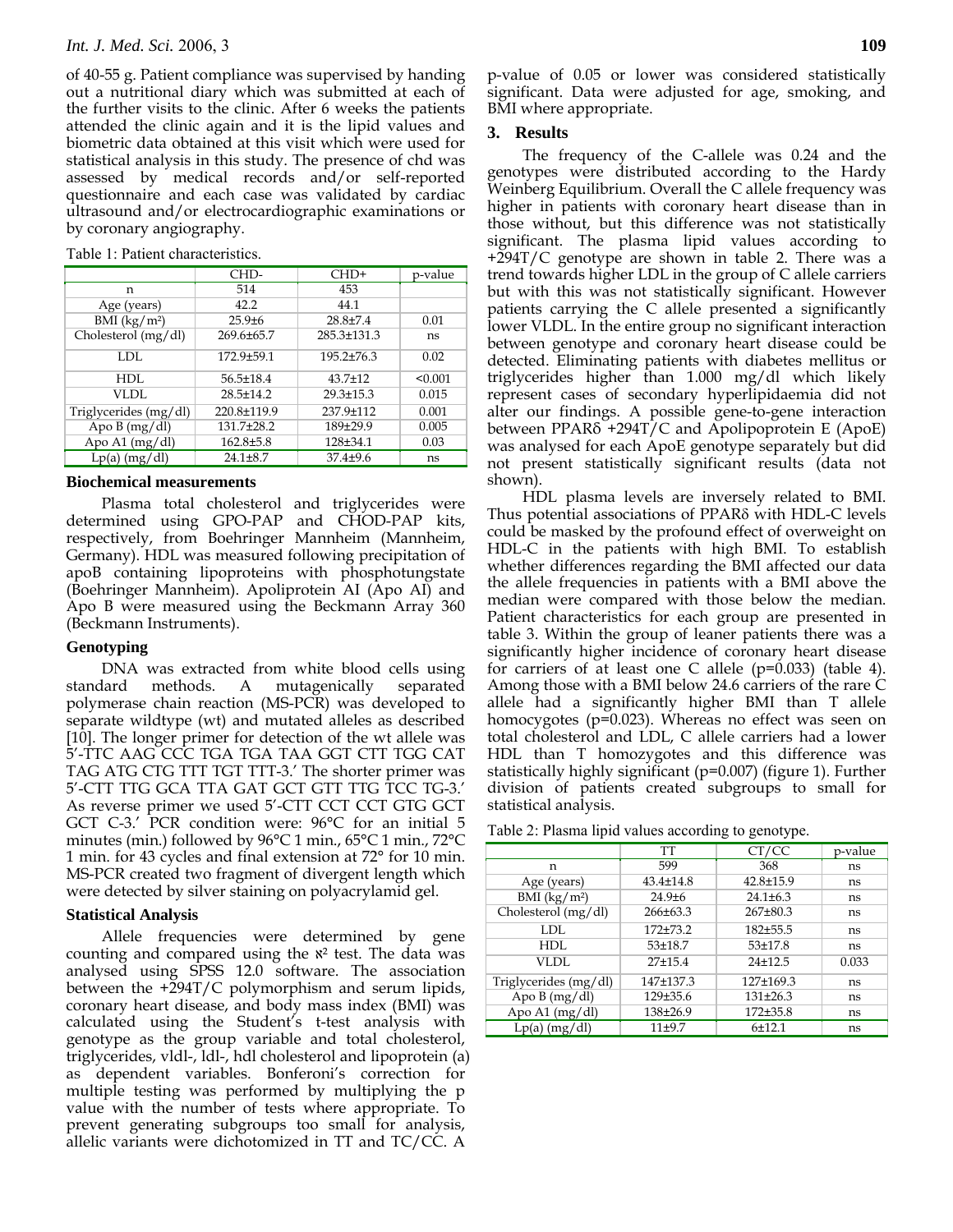Table 3: Clinical characteristics of patients above and below median BMI (24.6)

|                             | Below median BMI | Above median<br>BMI |
|-----------------------------|------------------|---------------------|
| n total                     | 561              | 406                 |
| n with chd<br>n without chd | 247<br>314       | 206<br>200          |
| Age (years)                 | $41.3 \pm 16.3$  | $45.5 \pm 14.4$     |
| BMI (kg/m <sup>2</sup> )    | $22.6 \pm 1.5$   | $33.8{\pm}4.2$      |
| Cholesterol (mg/dl)         | 268±13.9         | 279.2±44.8          |
| LDL.                        | 184±21.1         | $180.3 \pm 52.6$    |
| HDL                         | 60±12.5          | 38.8±19.2           |
| VLDL                        | $22.5 + 4.1$     | $38.1 \pm 14.9$     |
| Triglycerides (mg/dl)       | 116.4±180.9      | 384±214.4           |
| Apo $B(mg/dl)$              | $100.1 \pm 22.6$ | 239.2±31.3          |
| Apo A1 $(mg/dl)$            | 159±26.8         | 129.3±44.5          |
| $Lp(a)$ (mg/dl)             | $6.1 \pm 9.2$    | $64.2 \pm 14.3$     |

Table 4: Patients below median BMI (24.6 kg/m²) according to genotype

|                          | TT              | CT/CC            | CT.              | CC.              | p-value* |
|--------------------------|-----------------|------------------|------------------|------------------|----------|
| n                        | 342             | 219              | 211              | 8                |          |
| chd present              | 81              | 71               | 70               | 1                | 0.033    |
| BMI $(kg/m^2)$           | $22.1 \pm 1.5$  | $22.9 \pm 1.3$   | $22.9 \pm 1.1$   | $23.1 \pm 1.1$   | 0.023    |
| Cholesterol<br>(mg/dl)   | 270.5±51.2      | $266.2 + 89.4$   | $266.4 \pm 93.2$ | $262+64.5$       | ns       |
| LDL                      | $183+46.8$      | 189±54.8         | 194±53.9         | $174.6 \pm 62.5$ | ns       |
| HDL                      | $65.5 \pm 20.6$ | $53.5 \pm 16$    | 54±16            | $58.2 \pm 17.8$  | 0.004    |
| VLDL                     | $22+13.2$       | 23±8.8           | $23.4 \pm 8.8$   | $19.2 + 4.8$     | ns       |
| Triglycerides<br>(mg/dl) | 112±115.4       | 118±181.6        | 118.9±84.5       | $96.4 \pm 23.8$  | ns       |
| Apo B $(mg/dl)$          | $100+22.6$      | $103.3 \pm 21.1$ | $103 + 11.1$     | $111.5+9.8$      | ns       |
| Apo A1<br>(mg/dl)        | 159±26.8        | $161\pm24.3$     | $161.1 \pm 13.3$ | $159 + 22.1$     | ns       |
| $Lp(a)$ (mg/dl)          | 6±4.2           | $12+14.1$        | $12.1 \pm 8.8$   | $10.7{\pm}3.4$   | ns       |

\*referring to TT vs CT/TT; Student's t-test.

Figure 1: HDL-levels according to genotype above and below median BMI. Boxes represent T allele homocygotes (TT) or C allele carriers (C).



#### **4. Discussion and Conclusions**

To address the question whether the +T294C polymorphism in PPARδ is associated with the risk for coronary heart disease and/or plasma lipid levels in women, we investigated this genetic variant in a group of female patients with hyperlipidaemia in the presence or absence of coronary heart disease. As previously observed in men by Skogsberg et al. [9], we found a highly significant association between the rare C allele and lower plasma HDL concentrations in female subjects. The effect remained significant after correcting for multiparametric testing according to Bonferoni and was seen only in subjects with a BMI below the median. In addition, the non-corrected data revealed a significant association of the C-allele with coronary heart disease. Regarding the entire group, trends towards higher VLDL and LDL levels were observed. Results in support of our findings were also obtained by Chen et al. [11], who studied 4 PPARδ haplotypes and found that effects on plasma lipids and coronary lesions were primarily due to the influence of the +T294C SNP. The C allele frequency of 0.24 in our high risk patient group was similar as the frequency of 0.21 reported by Chen et al. in their study for chd patients derived from the lipoprotein coronary atherosclerosis study. Conversely, Skogsberg et al. found a somewhat lower C allele frequency in their study with healthy young men from Sweden [9].

Treatment of obese rhesus monkeys with GW 501516, a selective PPARδ agonist, led to a significant improvement of metabolic traits characterized by a rise of HDL and lowering of LDL, triglycerides, and insulin [5]. In addition, transgenic expression of an activated PPARδ in mice conferred resistance to obesity and hyperlipidaemia [6]. Considering that the C allele is linked to a higher basal transcriptional activity, it is currently unclear why this allele is associated with lower HDL and a trend towards higher LDL levels in humans. Of note both animal studies used obese models to investigate the effect of an activated PPARδ. In an obese state the activities of numerous interacting genes are altered which may influence the effect of PPARδ on metabolism. In our data and in the study by Skogsberg et al., the effect of the C allele on lipid levels increased if over-weight individuals were excluded from the study.

Since Skogsberg et al. and also Chen et al. [8, 11] have shown that the PPARδ T+294C SNP is associated with elevated plasma LDL cholesterol and apoB levels in men and we show in this work that similar associations are operating in women, we also looked for a potential gene-to-gene interaction between PPARδ and apoE. Allelic variation in apoE is known to be associated consistently with plasma concentrations of cholesterol, LDL cholesterol and apoB in men and women (reviewed in ref. [12]). However, our data do not provide evidence for a gene-to-gene interaction between both genes and exclude the possibility that the observed associations are due to apoE rather than PPARδ in our study.

### **Conflicts of interest**

The authors have declared that no conflict of interest exists.

#### **References**

- 1. Evans RM, Barish GD, Wang YX. PPARs and the complex journey to obesity. Nat Med 2004; 4:1-7
- 2. Reddy JK and Hashimoto T. Peroxisomal ß-Oxidation and peroxisome proliferator activated receptor α: an adaptive metabolic system. Annu Rev Nutr 2001; 21: 193-230.
- 3. Spiegelman BM and Flier JS. Adipogenesis and obesity: rounding the big picture. Cell 1996; 87:377-389